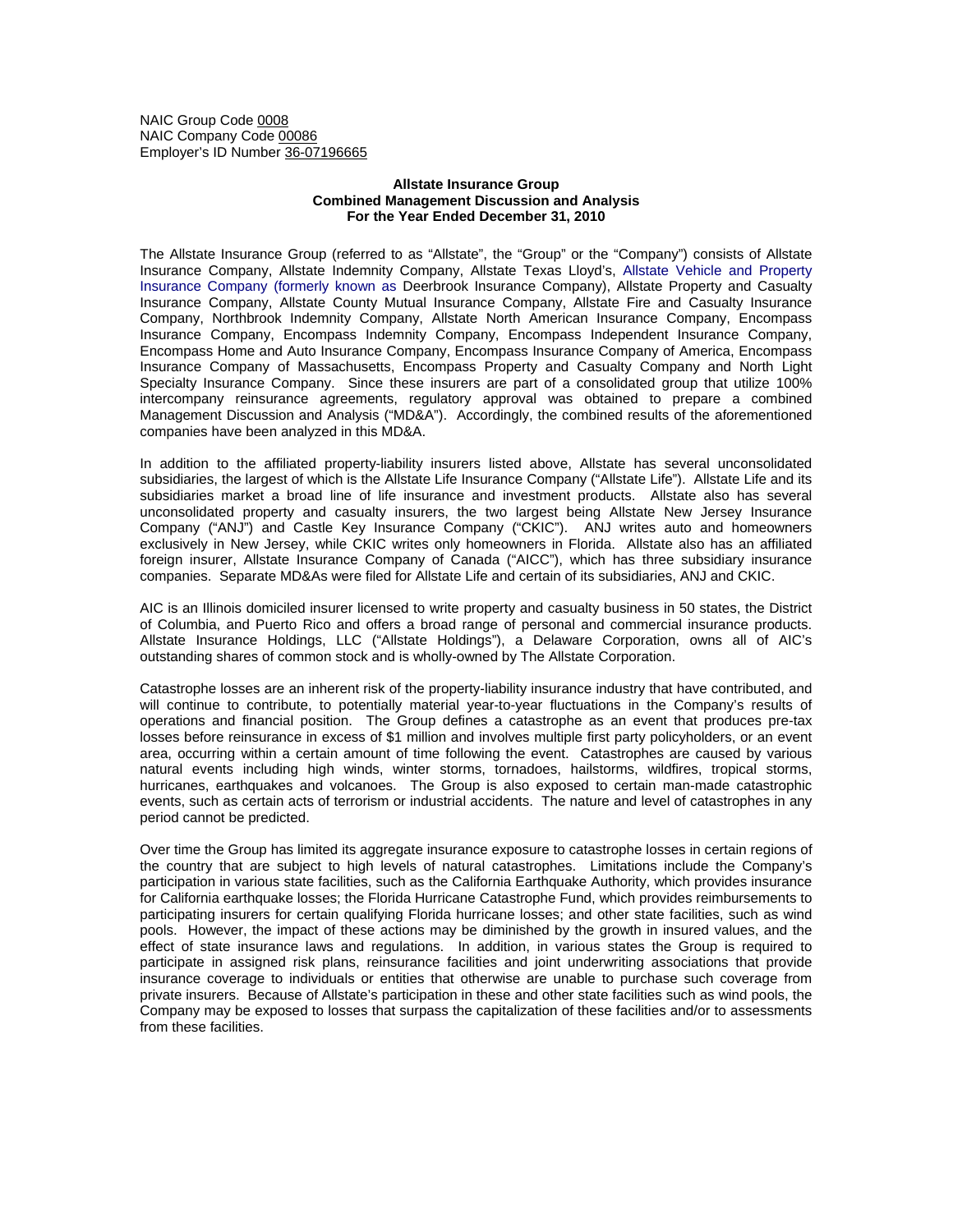Allstate continues to take actions to maintain an appropriate level of exposure to catastrophic events, including the following:

- Increased utilization of wind storm pools, including in Texas where Allstate cedes significant wind exposure related to insured property located in wind pool eligible areas along the coast including the Galveston Islands.
- No writing of new homeowners business in California.
- Renewals are no longer offered on certain homeowners insurance policies in New York in specific down-state geographical locations.

Property catastrophe exposure management includes purchasing reinsurance to provide coverage for known exposure to hurricanes, earthquakes, wildfires, fires following earthquake and other catastrophes. Allstate is working for changes in the regulatory environment, including recognizing the need for and improving appropriate risk based pricing and promoting the creation of government sponsored, privately funded solutions for mega-catastrophes. While the actions that Allstate takes will be primarily focused on reducing the catastrophe exposure in our property business, Allstate also considers their impact on our ability to market our auto lines.

The Group considers the greatest areas of potential catastrophe losses due to hurricanes generally to be major metropolitan centers in counties along the eastern and gulf coasts of the United States. Usually, the average premium on a property policy near these coasts is greater than in other areas. However, average premiums are not considered commensurate with the inherent risk of loss. In addition, in various states Allstate is subject to assessments from assigned risk plans, reinsurance facilities and joint underwriting associations providing insurance for wind related property losses.

The Group has addressed its risk of hurricane loss by, among other actions, purchasing reinsurance for specific states and on a countrywide basis for its personal lines property insurance in areas most exposed to hurricanes; limiting personal homeowners new business writings in coastal areas in southern and eastern states; and not offering continuing coverage on certain policies in coastal counties in certain states. The Group continues to seek appropriate returns for its risks. This may require further actions, similar to those already taken, in geographies where the Group is not getting appropriate returns. However, the Group may maintain or opportunistically increase its presence in areas where the Group achieves adequate returns and does not materially increase its hurricane risk.

## **BUSINESS SEGMENTS**

The Company's property-liability operations consist of two business segments: Allstate Protection and Discontinued Lines and Coverages. Allstate Protection comprises two brands, the Allstate brand and Encompass® brand. Allstate Protection is principally engaged in the sale of personal property and casualty insurance, primarily private passenger auto and homeowners insurance, to individuals in the United States and Canada. Discontinued Lines and Coverages includes results from insurance coverage that Allstate no longer writes and results for certain commercial and other businesses in run-off. These segments are consistent with the groupings of financial information that management uses to evaluate performance and to determine the allocation of resources.

The Allstate brand utilizes marketing delivered to target customers to promote the Company's strategic priorities, with messaging that continues to communicate affordability and the ease of doing business with Allstate, as well as the importance of having proper coverage by highlighting the Company's comprehensive product and coverage options.

The Allstate brand is differentiated from competitors by offering a comprehensive range of innovative product options and features as well as product customization, including Allstate Your Choice Auto® with options such as accident forgiveness, safe driving deductible rewards and a safe driving bonus. The Company will continue to focus on developing and introducing products and services that benefit today's consumers and further differentiate Allstate and enhance the customer experience. The Company will deepen customer relationships through value-added customer interactions and expanding its presence in households with multiple products by providing financial protection for customer needs.

Within the Company's multiple distribution channels the Company is undergoing a focused effort to enhance its capabilities by implementing uniform processes and standards to elevate the level and consistency of the Company's customer experience.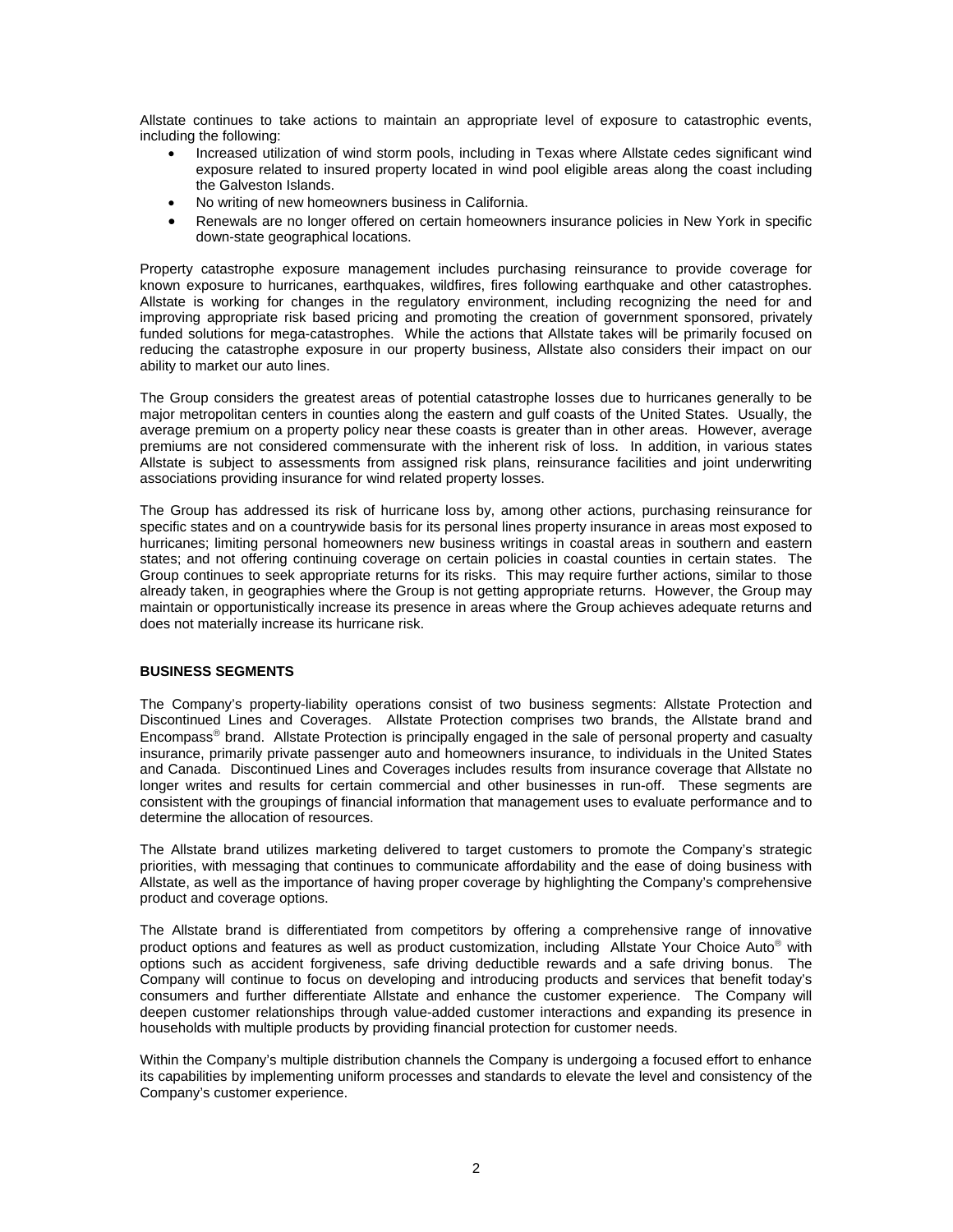Allstate continues to enhance technology to integrate the Company's distribution channels, improve customer service, facilitate the introduction of new products and services and reduce infrastructure costs related to supporting agencies and handling claims. These actions and others are designed to optimize the effectiveness of the Company's distribution and service channels by increasing the productivity of the Allstate brand's exclusive agencies and the Company's direct channel.

The Company's pricing and underwriting strategies and decisions, made in conjunction within a program called Strategic Risk Management, are designed to enhance both the Company's competitive position and the Company's profit potential. Pricing sophistication, which underlies the Company's Strategic Risk Management program, uses a number of risk evaluation factors including insurance scoring, to the extent permissible by regulations, based on information that is obtained from credit reports. The Company's auto risk evaluation pricing model was implemented for 9 states in 2010 and these implementations will continue in other states throughout 2011. The Company's pricing strategy involves marketplace pricing and underwriting decisions that are based on these risk evaluation models and an evaluation of competitors.

The Company will also continue to provide a range of discounts to attract more target customers. For Allstate brand auto and homeowners business, the Company continues to improve its mix of customers towards those customers that have better retention and thus potentially present more favorable prospects of profitability over the course of their relationships with Allstate. For homeowners, the Company will address rate adequacy and improve underwriting and claim effectiveness.

The Company's strategy for the Encompass brand includes enhancing the Premier Package Policy (providing customers with the ability to simplify their insurance needs by consolidating their coverage into one policy, with one bill, one premium and one renewal date) to appeal to customers with broad personal lines coverage needs and that value an independent agent. Additionally, the Encompass brand is focused on increasing distribution effectiveness and improving agency technology interfaces to become the package carrier of choice for aligned agencies to generate stable, consistent earnings growth.

The Allstate Protection segment also includes a separate organization called Emerging Businesses which comprises Business Insurance (commercial products for small business owners), Consumer Household (specialty products including motorcycles, boats, renters and condominium insurance policies), Allstate Dealer Services (insurance and non-insurance products sold primarily to auto dealers), Allstate Roadside Services (retail and wholesale roadside assistance products) and Ivantage (insurance agency). The Company expects to accelerate profitable growth in Emerging Businesses during 2011.

Pricing of property products is typically intended to establish returns that are deemed acceptable over a long-term period. Losses, including losses from catastrophic events and weather-related losses (such as wind, hail, lightning and freeze losses not meeting the stated criteria to be declared a catastrophe) are accrued on an occurrence basis within the policy period. Therefore, in any reporting period, loss experience from catastrophic events and weather-related losses may contribute to negative or positive underwriting performance relative to the expectations that were incorporated into the products' pricing. The Company pursues rate increases where indicated using a newly re-designed methodology that appropriately addresses the changing costs of losses from catastrophes such as severe weather and the net cost of reinsurance.

## **FINANCIAL POSITION**

# **Cash and invested assets**

Allstate's investment strategy emphasizes safety of principal and consistent income generation, within a total return framework. This approach is designed to produce competitive returns over time, and to ensure financial strength and stability for paying claims, while maximizing economic value and surplus growth. The Company employs a strategic asset allocation model, which considers the nature of the liabilities and risk tolerances, as well as the risk and return parameters of the various asset classes in which the Company invests. The model's recommended asset allocation, along with duration and liquidity considerations, guides the Company's initial asset allocation. This is further adjusted based on an analysis of other potential market opportunities available and income requirements. Portfolio performance is measured against income targets, with performance relative to benchmarks a secondary consideration.

The Company has a comprehensive portfolio monitoring process to identify and evaluate each security whose carrying values may be other-than-temporarily impaired. The portfolio monitoring process includes a quarterly review of all securities to identify instances where the fair value of a security compared to its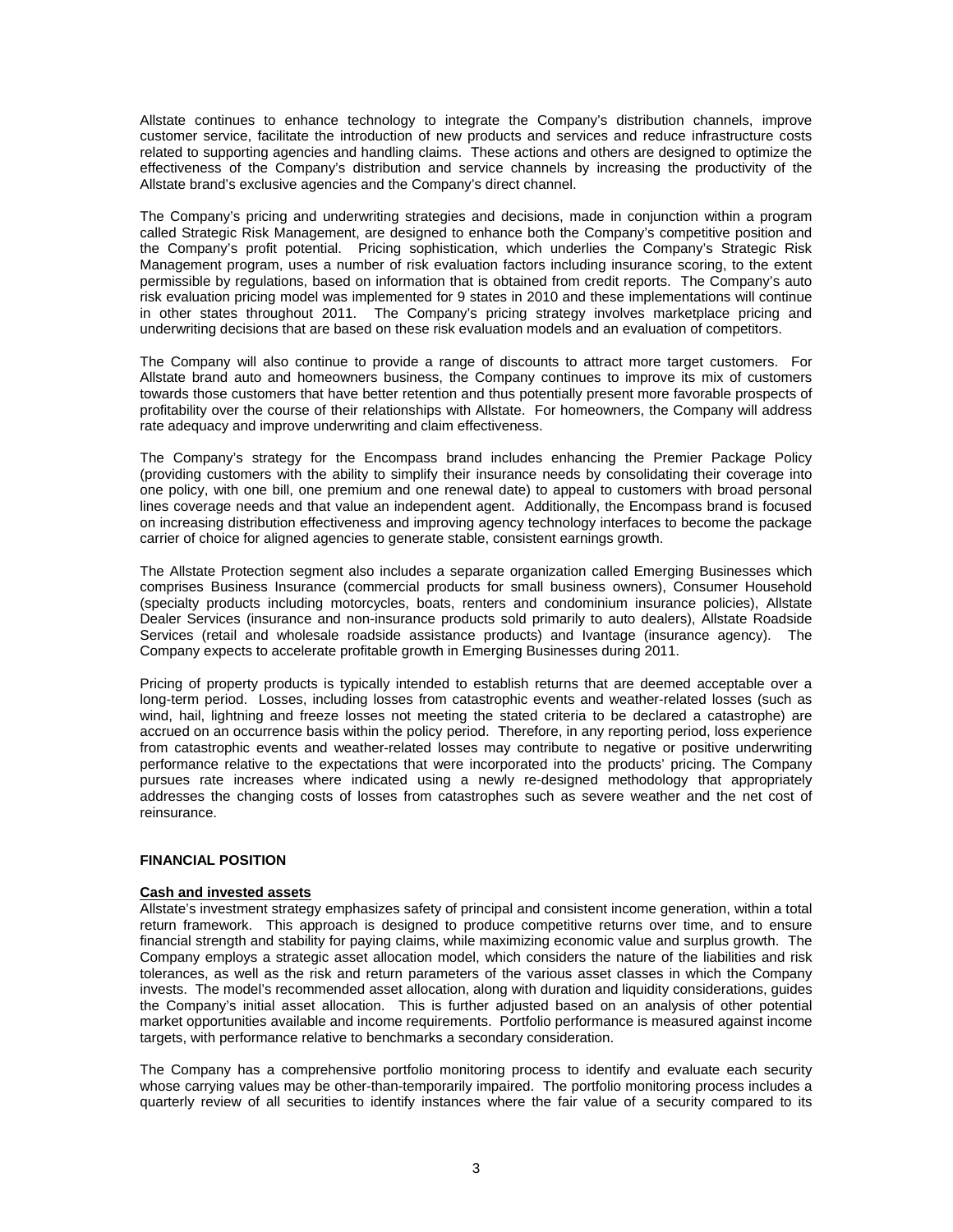amortized cost (for bonds, including loan-backed and structured securities) and cost (for stocks) is below established thresholds. The process also includes the monitoring of other impairment indicators such as ratings and payment defaults.

The composition of the investment portfolio at December 31 was:

| (in millions)                 |   | 2010   | 2009         |
|-------------------------------|---|--------|--------------|
| <b>Bonds</b>                  | S | 22,911 | \$<br>22,974 |
| <b>Preferred stocks</b>       |   | 156    | 129          |
| Common stocks                 |   | 8,463  | 8,864        |
| Mortgage loans on real estate |   | 17     | 47           |
| Real estate                   |   | 322    | 318          |
| Cash and cash equivalents     |   | (439)  | (269)        |
| Short-term investments        |   | 54     | 64           |
| Other invested assets         |   | 3,318  | 2,566        |
| Total                         | S | 34,802 | \$<br>34,693 |

The investment portfolio was flat year-over-year increasing less than 1%, or \$109 million. Explanations for the more significant items follow.

# **Bonds**

The Group's bond portfolio consists of municipal bonds, public and privately placed corporate bonds, U.S. government bonds, mortgage-backed securities ("MBS"), asset-backed securities ("ABS") and foreign government bonds.

Municipal bonds including tax-exempt and taxable securities totaled \$8.5 billion, or 37% of the bond portfolio at December 31, 2010 compared to \$12.8 billion at December 31, 2009. The municipal bond portfolio at December 31, 2010 consisted of 2,878 issues from 1,277 issuers. The largest exposure to a single issuer was 1% of the municipal bond portfolio. Corporate entities were the ultimate obligors of 5% of the municipal bond portfolio.

Public corporate bonds totaled \$4.8 billion at December 31, 2010 compared to \$2.8 billion at December 31, 2009. As of December 31, 2010, the portfolio also contained \$1.5 billion of privately placed corporate obligations, compared with \$718 million at December 31, 2009. Privately placed securities primarily consist of corporate issued senior debt securities that are in unregistered form and are directly negotiated with the borrower. Privately placed corporate securities are rated by the National Association of Insurance Commissioners ("NAIC") Securities Valuation Office based on information provided to them.

MBS totaled \$2.6 billion at December 31, 2010 compared to \$2.4 billion at December 31, 2009, of which 98.8% were investment grade in 2010. The MBS portfolio is subject to interest rate risk, but unlike other fixed income securities, is additionally subject to significant prepayment risk from the underlying mortgages.

ABS totaled \$2.2 billion at December 31, 2010 compared to \$1.7 billion at December 31, 2009. Credit risk is managed by monitoring the performance of the underlying collateral. Many of the securities in the ABS portfolio have credit enhancement with features such as overcollateralization, subordinated structures, reserve funds, guarantees and/or insurance. A portion of the ABS portfolio is also subject to interest rate risk since price volatility and the ultimate realized yields are affected by the rate of prepayment of the underlying assets.

The Company identified it had exposure to subprime residential mortgage related risk in the form of asset-backed residential mortgage-backed securities ("ABS RMBS"), as well as a limited partnership investment. The ABS RMBS portfolio includes securities that are collateralized by mortgage loans issued to borrowers that cannot qualify for prime or alternative financing terms due in part to an impaired or limited credit history. It also includes securities that are collateralized by certain second lien mortgages regardless of the borrowers' credit profile. At December 31, 2010, the ABS RMBS portfolio had net unrealized losses of \$34 million, comprised of \$35 million in gross unrealized losses and \$1 million in gross unrealized gains. At December 31, 2009, the ABS RMBS portfolio had net unrealized losses of \$78 million, comprised of \$79 million in gross unrealized losses and \$1 million in gross unrealized gains. The Company continues to believe that the unrealized losses on these securities,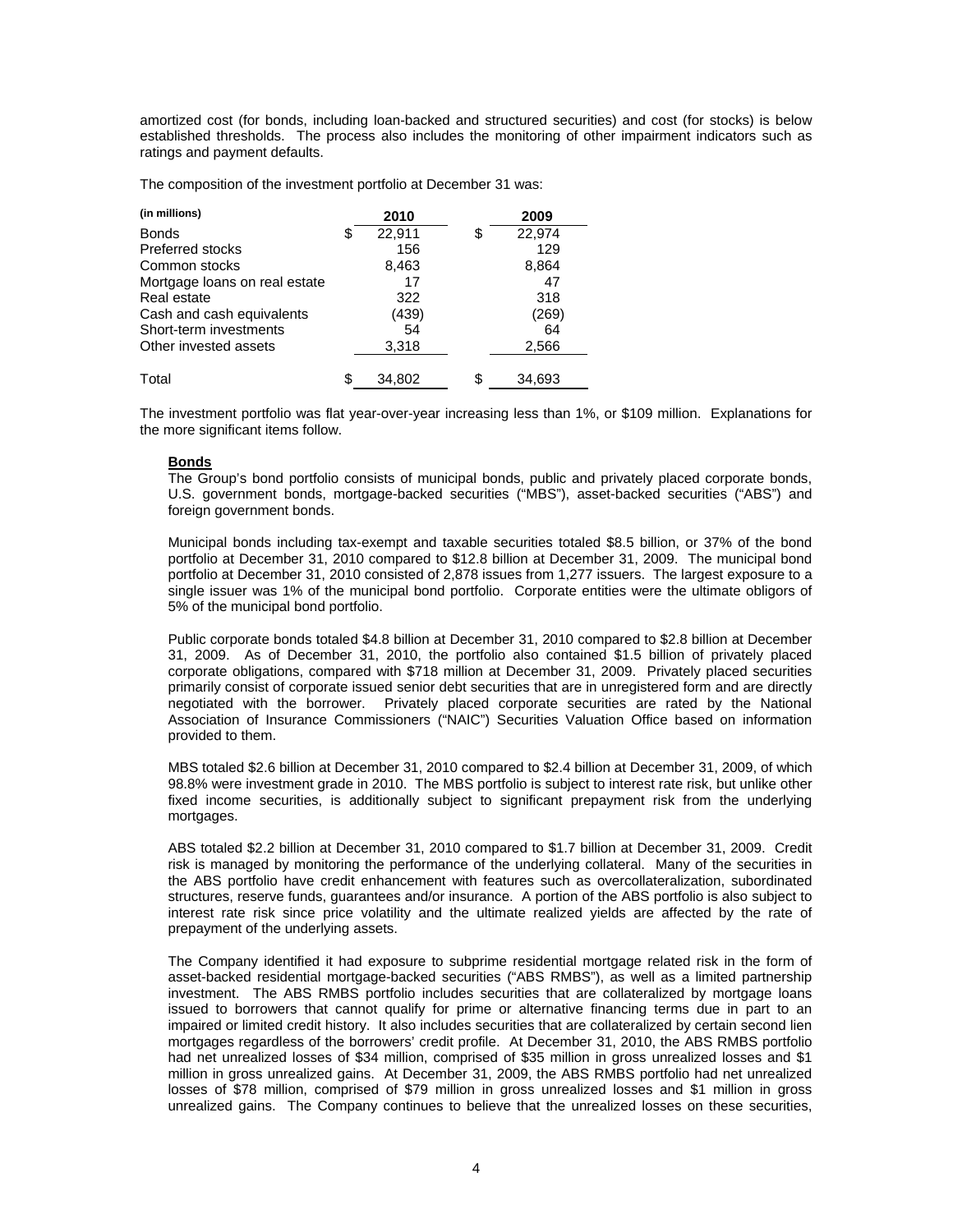including those over 24 months, result from the current risk premium on these securities, which should continue to reverse over the securities' remaining lives, as demonstrated by improved valuations in 2010. The Company expects to receive its estimated share of contractual principal and interest collections used to determine the securities' recovery value.

At December 31, 2010, 91.4% of the consolidated bond portfolio was rated investment grade, which is defined as having a NAIC Securities Valuation Office rating of 1 or 2, a Moody's rating of Aaa, Aa, A or Baa, a rating of AAA, AA, A or BBB from S&P, Fitch, Dominion, or Realpoint, a rating of aaa, aa, a or bbb from A.M. Best, or a comparable internal rating if an externally provided rating is not available.

Bonds are carried at amortized cost. Bonds with an NAIC rating 3 through 6 are carried at the lower of amortized cost or fair value, with the difference reflected in unassigned surplus. The fair value of bonds was \$23.3 billion and \$23.4 billion at December 31, 2010 and 2009, respectively. At December 31, 2010, unrealized net capital gains on the bond portfolio, which are measured as the difference between statement value and fair value, were \$382 million compared to \$417 million as of December 31, 2009.

## **Equity securities**

Equity securities include common and non-redeemable preferred stocks, and investments in affiliates. The \$374 million decrease in common stocks was due to managements' decision to reduce exposure in the equity markets.

## **Other invested assets**

Other invested assets increased \$752 million due to additional money allocated to hedge fund investments during 2010. Additions to two joint venture investments totaled \$596 million.

## **Reserves for losses and loss adjustment expenses**

Activity in the reserve for losses and loss adjustment expenses, on a net basis, was summarized as follows at December 31:

| (in millions)          |   | 2010   |    | 2009   |
|------------------------|---|--------|----|--------|
| Balance at January 1   | S | 14,503 | \$ | 14,864 |
| Current year           |   | 17,410 |    | 17,264 |
| Prior years            |   | '95    |    | 69)    |
| <b>Total incurred</b>  |   | 17,315 |    | 17,195 |
| Paid related to:       |   |        |    |        |
| Current year           |   | 11,168 |    | 11,285 |
| Prior years            |   | 5,865  |    | 6,271  |
| <b>Total paid</b>      |   | 17,033 |    | 17,556 |
|                        |   |        |    |        |
| Balance at December 31 |   | 14.785 | S  | 14.503 |

Incurred losses and loss adjustment expenses attributable to insured events of prior years were \$(95) million and \$(69) million as a result of the reestimation of unpaid losses and loss adjustment expenses for the years ending December 31, 2010 and 2009, respectively. During 2010, favorable development in incurred losses and loss adjustment expense related to prior years was primarily due to favorable prior year catastrophes and severity development that was better than expected, partially offset by litigation settlements. During 2009, favorable development in incurred losses and loss adjustment expenses related to prior years was primarily due to a reduction in catastrophe losses. These changes were generally the result of ongoing analyses of recent loss development trends. Initial estimates were revised as additional information regarding claims became known.

## **Other liabilities**

Current federal income tax payable decreased \$314 million primarily due to the decrease in net income. Other expenses decreased \$233M as a result of the decrease in pension unfunded accumulated benefit obligation due to the increase in market related value of assets through contributions and asset returns.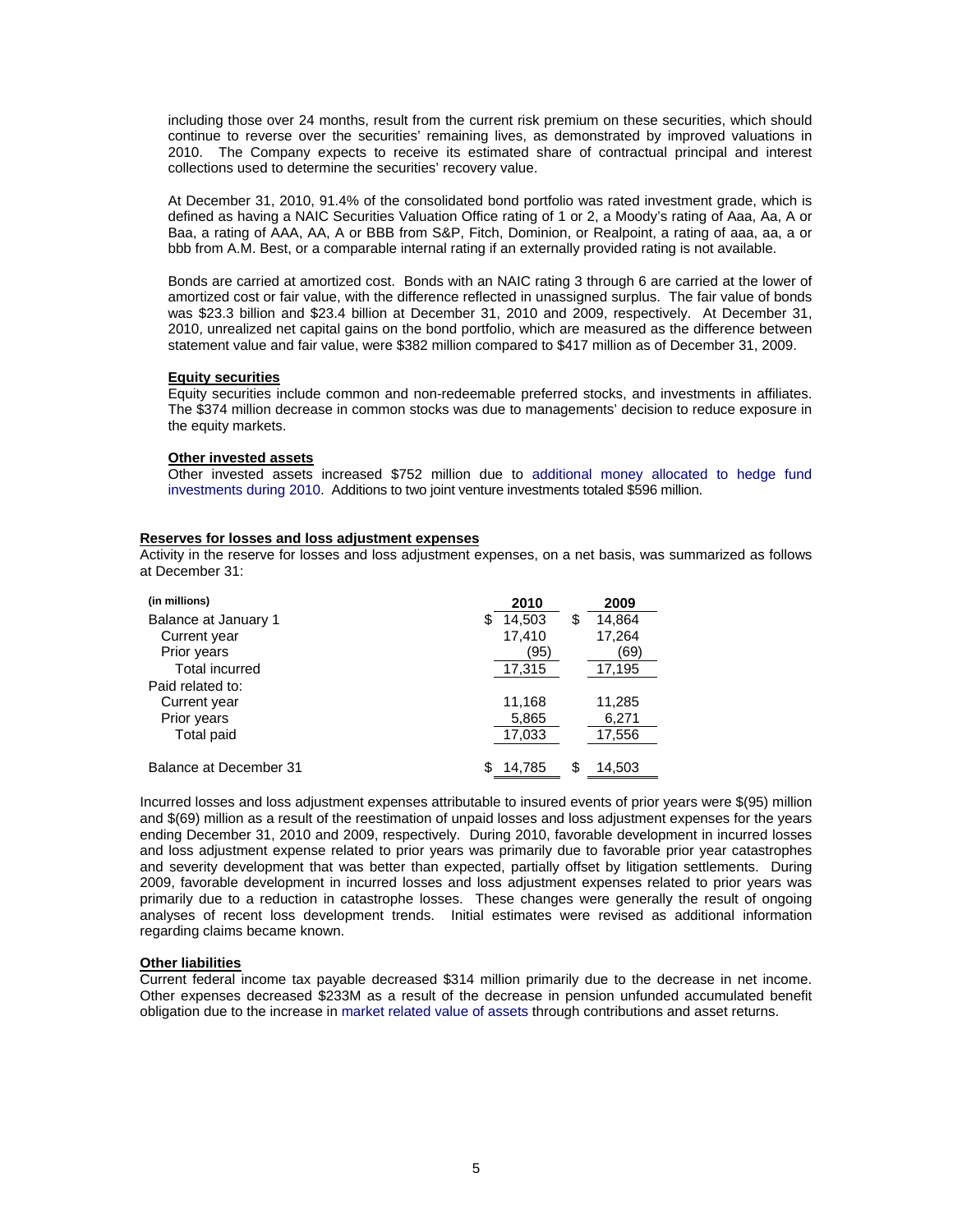# **Capital and surplus**

The following table summarizes Allstate's capital position at December 31:

| (in millions)                          | 2010   | 2009   |  |
|----------------------------------------|--------|--------|--|
| Common capital stock                   |        |        |  |
| Gross paid in and contributed surplus  | 4.238  | 4.238  |  |
| Unassigned funds (surplus)             | 10.945 | 10,557 |  |
| Aggregate write-ins                    | 209    | 232    |  |
| Total surplus as regards policyholders | 15.396 | 15.031 |  |

Total surplus as regards policyholders increased 2.4%, or \$365 million, and was mainly comprised of the following items:

- \$1.0 billion in net income
- \$1.3 billion in dividends paid to Allstate Holdings
- \$300 million in additional minimum pension liability
- \$276 million increase in unrealized capital gains

## **RESULTS OF OPERATIONS**

| (in millions)                                                                               | 2010         | 2009         |
|---------------------------------------------------------------------------------------------|--------------|--------------|
| Premiums earned                                                                             | \$<br>23,622 | \$<br>23,992 |
| Losses incurred                                                                             | 14,532       | 14,288       |
| Loss expenses incurred                                                                      | 2,783        | 2,907        |
| Other underwriting expenses incurred                                                        | 6,016        | 5,997        |
| Total underwriting deductions                                                               | 23,331       | 23,192       |
| Net underwriting gain(loss)                                                                 | 291          | 800          |
| Net investment income earned                                                                | 1,091        | 1,111        |
| Net realized capital gains (losses)                                                         | (190)        | (328)        |
| Net investment gain(loss)                                                                   | 901          | 783          |
| Total other income                                                                          | 185          | 166          |
| Net income, after dividends to policyholders but before<br>federal and foreign income taxes | 1,377        | 1,749        |
| Federal and foreign income taxes incurred                                                   | 348          | 453          |
| Net income                                                                                  | \$<br>1,029  | \$<br>1,296  |

# **Net underwriting gain**

The \$509 million decrease in underwriting gain was primarily due to decreases in standard auto underwriting income and increases in homeowners underwriting losses, partially offset by increases in other personal lines underwriting income.

#### **Net realized capital gains(losses)**

Although, net investment income earned was relatively flat year-over-year, net realized capital losses decreased \$138 million to \$(190) million in 2010. This decrease was primarily due to the \$151 million reduction in the federal income tax on capital gains caused by changes in temporary adjustments related to partnership writedowns, mark-to-market adjustments and straddle losses.